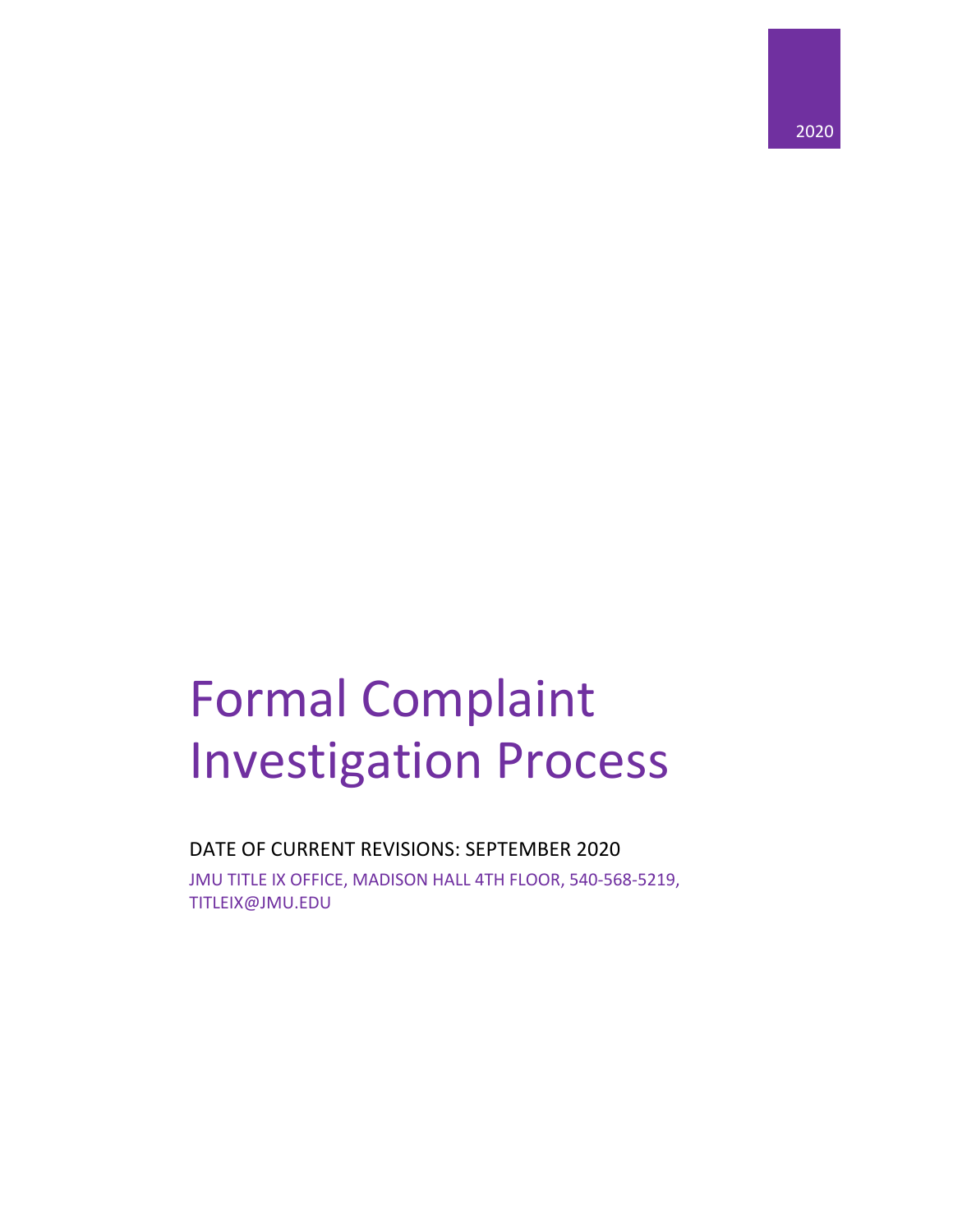# Contents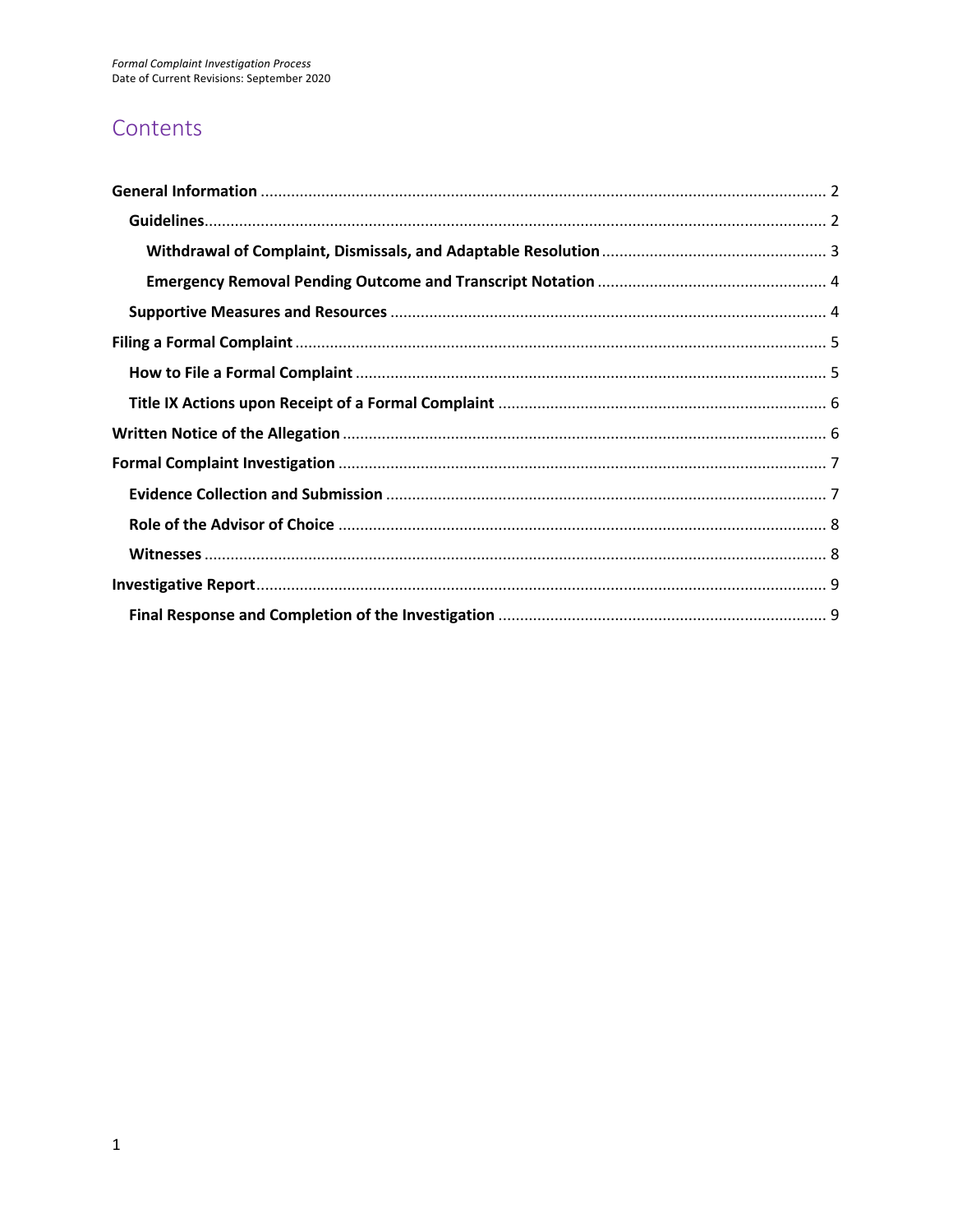# General Information

#### **Title IX Office**

The Title IX Office is responsible for conducting prompt and equitable investigations of formal complaints of Title IX sexual harassment as defined in Policy 1346, or sexual misconduct, as defined in Policy 1340. The presumption is that no policy violation has occurred unless proven otherwise by a preponderance of the evidence in an adjudication process.

The Title IX Office, including coordinators and investigators, receive training on how to serve impartially, including by avoiding pre-judgment of facts at issue, conflicts of interest, and bias. Title IX personnel who conduct investigations also receive training on issues of relevance and how to create an investigative report that fairly summarizes relevant evidence. Materials used to train the Title IX Office including coordinators and investigators can be found on the Title IX Website.

#### **Deadlines and Extensions**

Anticipated timelines, deadlines, restrictions, or procedures detailed here will not be altered except in necessary or extreme circumstances, for good cause, in order to uphold the intent of the process, as determined by the Title IX Office. If an extension is granted, the complainant and respondent in a formal complaint will be informed of the reason for the extension. Complainants and respondents may request extensions for good cause under these procedures. The determination regarding whether or not an extension will be granted rests with the Title IX Coordinator.

#### **Communication and Meetings**

The Title IX Office communicates with university students and employees using the university student or employee's assigned JMU email address. As laid out in Policy 1209, university community members are responsible for regularly checking and maintaining their assigned email accounts.

Email correspondence including notifications sent by the Title IX Office are considered received 24 hours after the date and time the correspondence was sent.

Meetings under these procedures will generally be scheduled during regular university business hours, which are Monday-Friday, 8:00 AM – 5:00 PM, unless the university is closed. If the Title IX Office assigns a meeting time and date to a party participating in these procedures, such meetings for students will be set around the student's academic schedule. Such meetings for employees will be scheduled to take place during regular university business hours.

#### Guidelines

#### **Reporting to Law Enforcement**

Filing a formal complaint with the Title IX Office does not restrict the complainant's ability to also report criminal conduct to law enforcement and to pursue both options simultaneously or not at all. Individuals who have experienced or become aware of sexual misconduct or Title IX sexual harassment are encouraged to report incidents directly to law enforcement.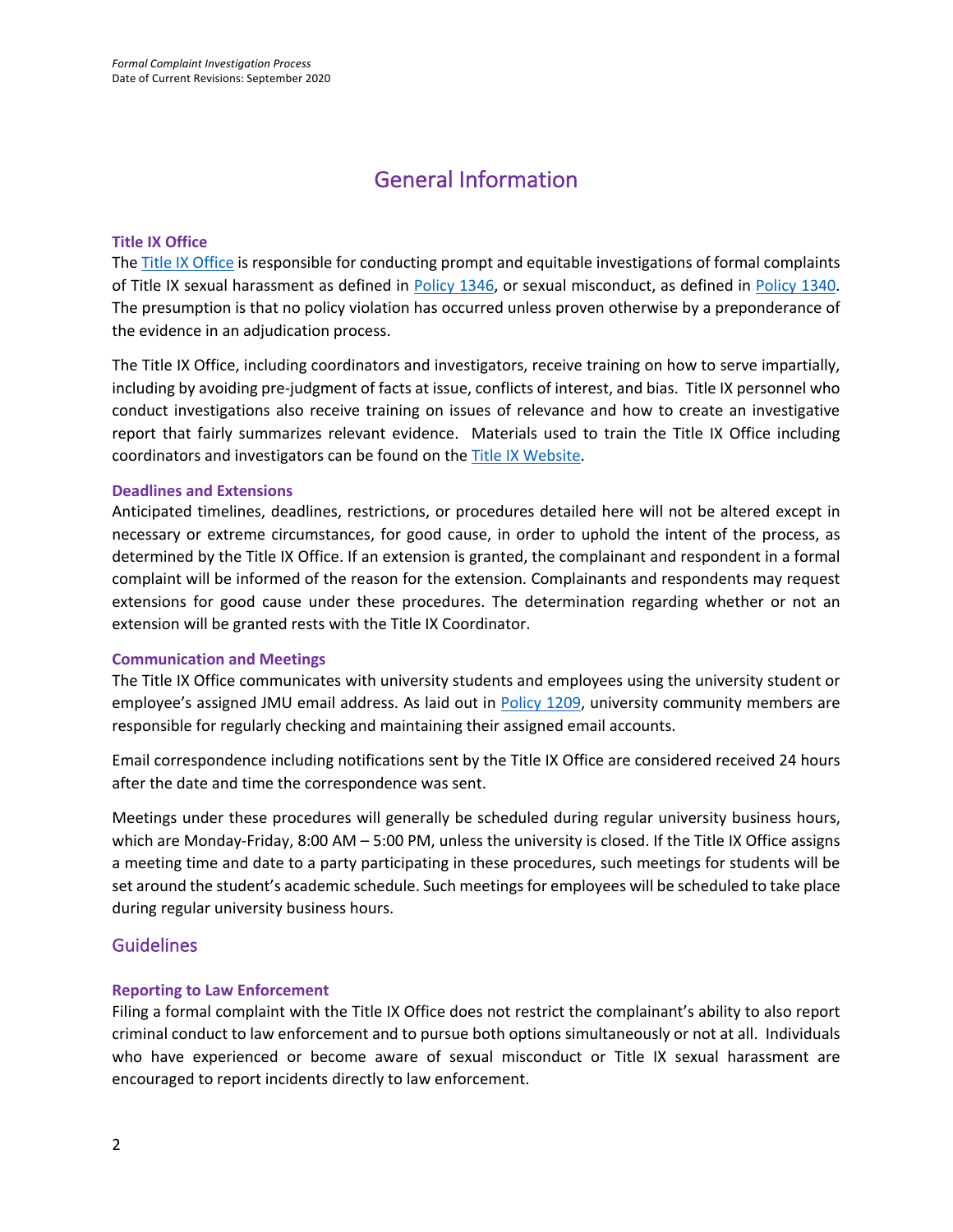#### **Freedom of Speech and Academic Freedom**

These formal complaint investigation procedures do not restrict or impair:

- The exercise of rights protected under the United States Constitution such as the right to free speech.
- The ability of the complainant and respondent to discuss the allegations that are the focus of a formal complaint investigation or to gather evidence for the purpose of the investigation.
- The rights of faculty members and students of the institution to academic freedom.

#### **Good Faith**

All individuals participating in procedures under Policy 1346 or Policy 1340 are presumed to be acting in good faith. Failure to act in good faith in bringing an allegation under Policy 1346 or Policy 1340, failure to act in good faith in participating during any proceedings under Policy 1346 or Policy 1340, or in any other capacity concerning Policy 1346 or Policy 1340 constitutes a form of misconduct and may result in sanctions separate from, and not dependent on, the outcome of any report or formal complaint under Policy 1346 or Policy 1340.

#### **Prohibition on Retaliation**

The university prohibits retaliation against a group or individual exercising rights under and/or participating in, or refusing to participate in, any procedures under Policy 1346 or Policy 1340. Retaliation constitutes a form of misconduct and may result in sanctions separate from, and not dependent on, the outcome of any report or formal complaint filed under Policy 1346 or Policy 1340. Complaints of alleged retaliation are not handled under these procedures and if received by the Title IX Office, are referred directly to the university authority responsible for adjudicating claims of retaliation.

#### **Amnesty**

The university generally will not pursue alleged policy violations of personal consumption of alcohol or drugs for complainants, respondents, and witnesses in procedures under Policy 1346 or Policy 1340.

#### **Voluntary Participation**

Participation in the formal complaint investigation and hearing process is voluntary for the complainant, respondent, and witnesses and the university has no mechanism for compelling individuals to participate. However, if the complainant, respondent, or witnesses chooses not to submit to cross examination during a hearing, the board may not rely on any statements of that party in reaching a determination regarding responsibility.

#### Withdrawal of Complaint, Dismissals, and Adaptable Resolution

#### **Withdrawal of Complaint, Dismissals**

The complainant may withdraw a formal complaint at any time during the investigation and hearing, prior to the determination of an outcome, by notifying the Title IX Coordinator in writing. Such notification may result in discretionary dismissal under Policy 1346 or 1340 as applicable.

Circumstances that may lead to mandatory or discretionary dismissal of a formal complaint of Title IX Sexual Harassment may be found in Policy 1346. Circumstances that may lead to mandatory or discretionary dismissal of a formal complaint of sexual misconduct may be found in Policy 1340. The Title IX Office is responsible for informing the complainant and respondent of a dismissal of a formal complaint under Policy 1340 or 1346 as applicable.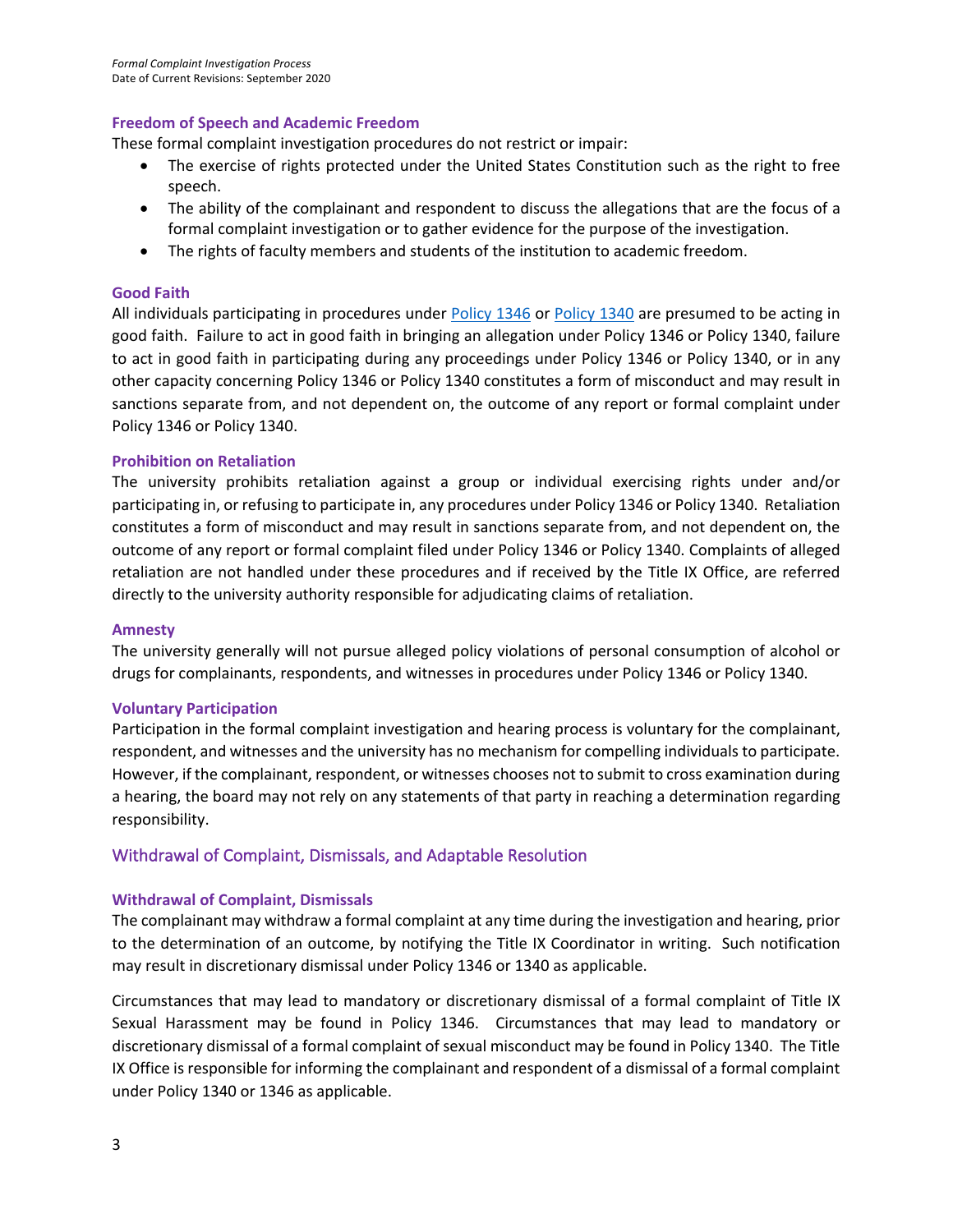#### **Alternative Resolution**

The university does not require complainants and respondents to initiate or participate in an alternative resolution process. In certain cases, after the filing of a formal complaint, an alternative resolution process may be available in lieu of the formal complaint process. Complainants or respondents interested in pursuing an alternative resolution process may contact the Title IX Office for more information.

#### Emergency Removal Pending Outcome and Transcript Notation

#### **Emergency Removal Pending Outcome**

Pending the outcome of a formal complaint process, a respondent may be temporarily suspended from attendance and enrollment, suspended from any other education program or activity including employment, and/or issued a no-trespass banning the person from campus. Refer to Policy 1346 or Policy 1340 as applicable for more information on the circumstances that may prompt a consideration for emergency removal and the procedures used by the university in such circumstances.

#### **Transcript Notation**

If a student Respondent withdraws while under investigation for an allegation of sexual violence, defined as physical sexual acts perpetrated against a person's will or against a person incapable of giving consent, a notation will be placed on the student respondent's transcript until a final decision in the case is rendered. In cases where a student respondent is found responsible and suspended or expelled for sexual violence a notation will be placed on the student respondent's transcript for the duration of the suspension or expulsion.

Such notations will read, as applicable:

- Withdrew while under investigation for violation of Student Standards of Conduct
- Expelled for violation of Student Standards of Conduct
- Suspended for violation of Student Standards of Conduct

Student respondents receiving a transcript notation for a suspension will have it automatically removed by the Office of the Registrar once the suspension period has ended. After a period of three years, students may contact the **Office of Student Accountability and Restorative Practices** to request removal of a notation for good cause shown.

#### Supportive Measures and Resources

Reasonably available supportive measures and resources are available to JMU students and employee complainants and respondents and may include but are not limited to the following:

#### **Supportive Measures Available through the Title IX Office:**

- Issuance of a two way no contact order if both parties are current JMU students and/or employees.
- Assistance connecting to law enforcement and other on-campus and off-campus resources.
- *For students*: Communication to Instructors regarding absences and requests for academic assistance. Assistance with temporary on-campus housing changes.
- *For Employees*: Referral to Human Resources to learn about resources available through benefits package.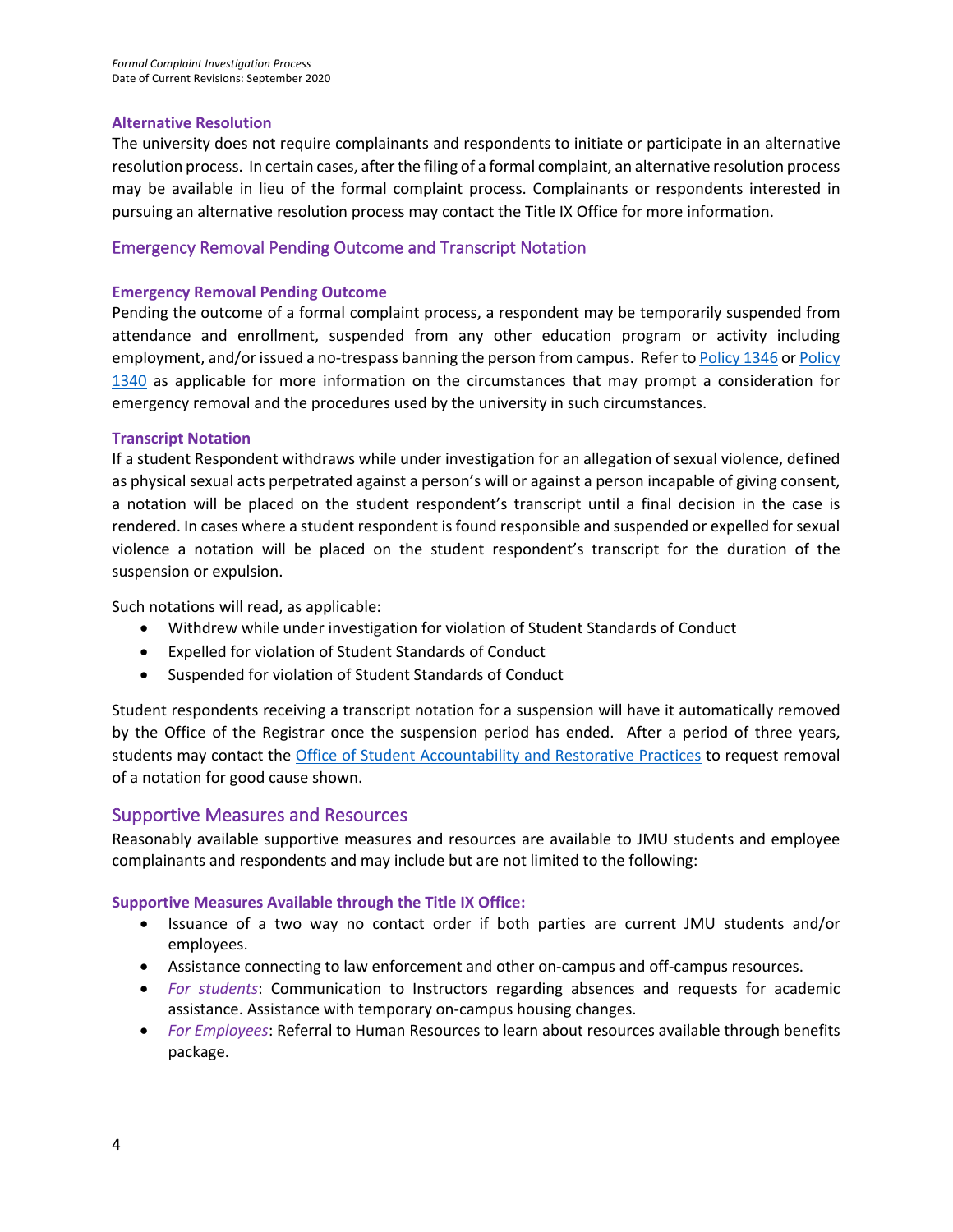#### **On Campus Resources for Students and Employees**

James Madison University Police Department: General information and assistance (540-568-6912), oncampus emergencies (540-568-6911), campus safety escorts (540-568-6913).

#### **Confidential On Campus Resources for Students**

- Confidential survivor advocacy, safety planning, accompaniment, assistance with obtaining protective orders: The Well**,** 1st Floor SSC, 540-568-2831.
- Confidential personal and group counseling: JMU Counseling Center, 3rd Floor SSC, 540-568-6552.
- Confidential medical care, STI testing, urgent care services: University Health Center, 1st Floor SSC, 540-568-6178.

#### **On Campus Resources for Employees**

- Human Resources, Wine Price Building, 540-568-6165
- *For Faculty*: Faculty Ombudsperson, available by appointment. For contact information, go to the JMU Faculty Ombudsperson webpage.

#### **Community Resources available for Students and Employees**

- Confidential survivor advocacy, medical accompaniment, confidential group and individual counseling, assistance with obtaining protective orders, 24 HR crisis hotline: The Collins Center, 540-432-6430.
- Medical care, SANE exams, STI testing, mental health counseling, emergency health services: Sentara RMH Medical Center, 2010 Health Campus Drive, Harrisonburg, 22801.
- To report criminal activity or assistance obtaining a protective order in the City of Harrisonburg: Harrisonburg Police Department, Emergencies (911), Non-Emergency and assistance with protective orders (540-434-4436).
- To report criminal activity or receive assistance obtaining a protective order in Rockingham County: Rockingham County Sherriff's Office, Emergencies (911), Non-Emergency and assistance with protective orders (540-564-3800).

# Filing a Formal Complaint

## How to File a Formal Complaint

A complainant may file a formal complaint alleging sexual harassment, as defined in Policy 1346, or sexual misconduct, as defined in Policy 1340, against a respondent who is currently employed by, an affiliate, or a student of the institution, and requesting that the university investigate the allegation, directly with the Title IX Office electronically, 24 hours a day, 7 days a week, by emailing the formal complaint to titleix@jmu.edu, or by mailing the formal complaint to Title IX Office, Attn: Title IX Coordinator, MSC 7806, James Madison University, Harrisonburg, VA 22807. A complainant may submit their written formal complaint to the Title IX office in person during regular business hours. At the time of filing a formal complaint, a complainant must be participating in or attempting to participate in the educational program or activity of the university.

#### **Information to Include in the Formal Complaint**

The formal complaint must include the complainant's physical or digital signature, or otherwise indicate that the complainant is the person filing the formal complaint. In addition to the complainant's name, the formal complaint document that is filed should include: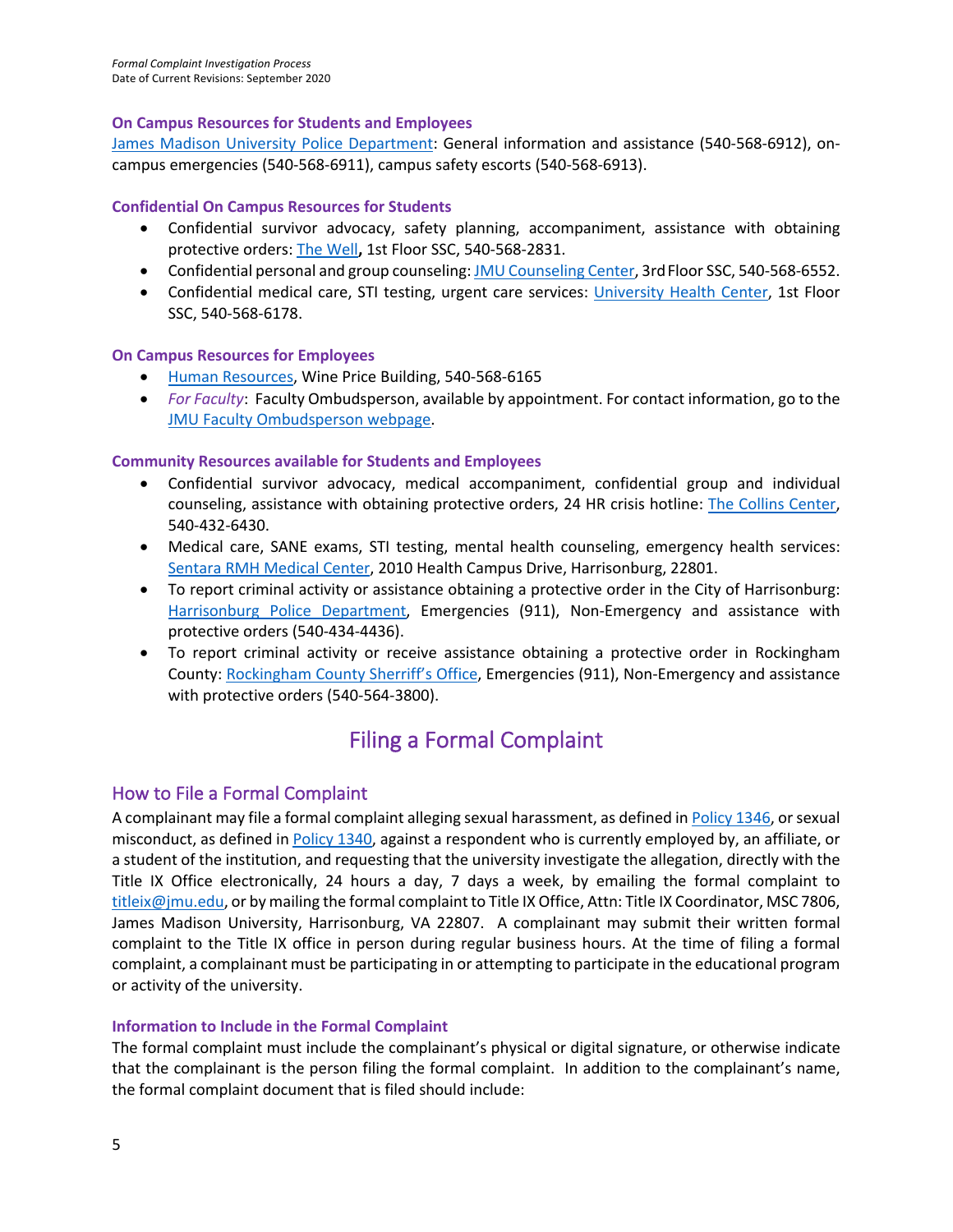- The name of the respondent
- The approximate date, time, and location of the alleged incident
- A description of the incident that the complainant would like the university to investigate.

**Please Note**: When the written notice of allegation is sent, the respondent will be invited to inspect and review the formal complaint before the respondent would be expected to participate in any investigation interviews or respond in any way to the investigation.

#### **Assistance with Filing**

The filing of a formal complaint is meant to be an accessible process without barriers. The Title IX Office invites complainants who may not be able, for any reason, to file a formal complaint in the format recommended in these procedures to contact the Title IX Office for assistance. Such assistance is not to be in any way construed as pressure to file a formal complaint or a presumption on the part of the Title IX Office that a violation of policy has occurred.

#### **Special Circumstances**

In cases where there is an increased risk to individual or community safety, the university may instruct the Title IX Coordinator to sign a formal complaint in order to initiate an investigation, even if the complainant does not wish to move forward. In those cases, the Title IX office will promptly contact the complainant in accordance with these procedures and the complainant will maintain their right to participate fully as outlined in the written notice of allegation. The signing of a formal complaint by the Title IX Coordinator does not mean the Title IX Coordinator will be participating in the process as the complainant.

#### Title IX Actions upon Receipt of a Formal Complaint

Upon receipt of the formal complaint, The Title IX Coordinator or another member of the Title IX Office staff, will promptly contact the complainant to verify that the complainant completed and submitted the formal complaint, verify that the complainant is authorizing the Title IX Office to investigate the formal complaint, review the procedures that will be used to investigate the formal complaint, including the right to bring an advisor of choice to any formal complaint meeting and proceedings, and discuss reasonably available supportive measures.

## Written Notice of the Allegation

The Title IX Office will then send written notice of the allegation of the formal complaint to the respondent. The complainant will also receive a copy of the written notification of the allegation. The notification shall generally state and include:

- The date, time, and location of the alleged incident and the names, if known, of the complainant and respondent.
- The specific policy alleged to have been violated and that if other allegations are uncovered during the course of an investigation, The Title IX Office will send a separate written notification of allegation.
- Information regarding formal complaint investigation procedures and adjudication procedures.
- Information about reasonably available supportive measures.
- The right of the complainant and respondent to bring an advisor of their choice to any meetings and proceedings and information on the role of the advisor in the investigation procedures.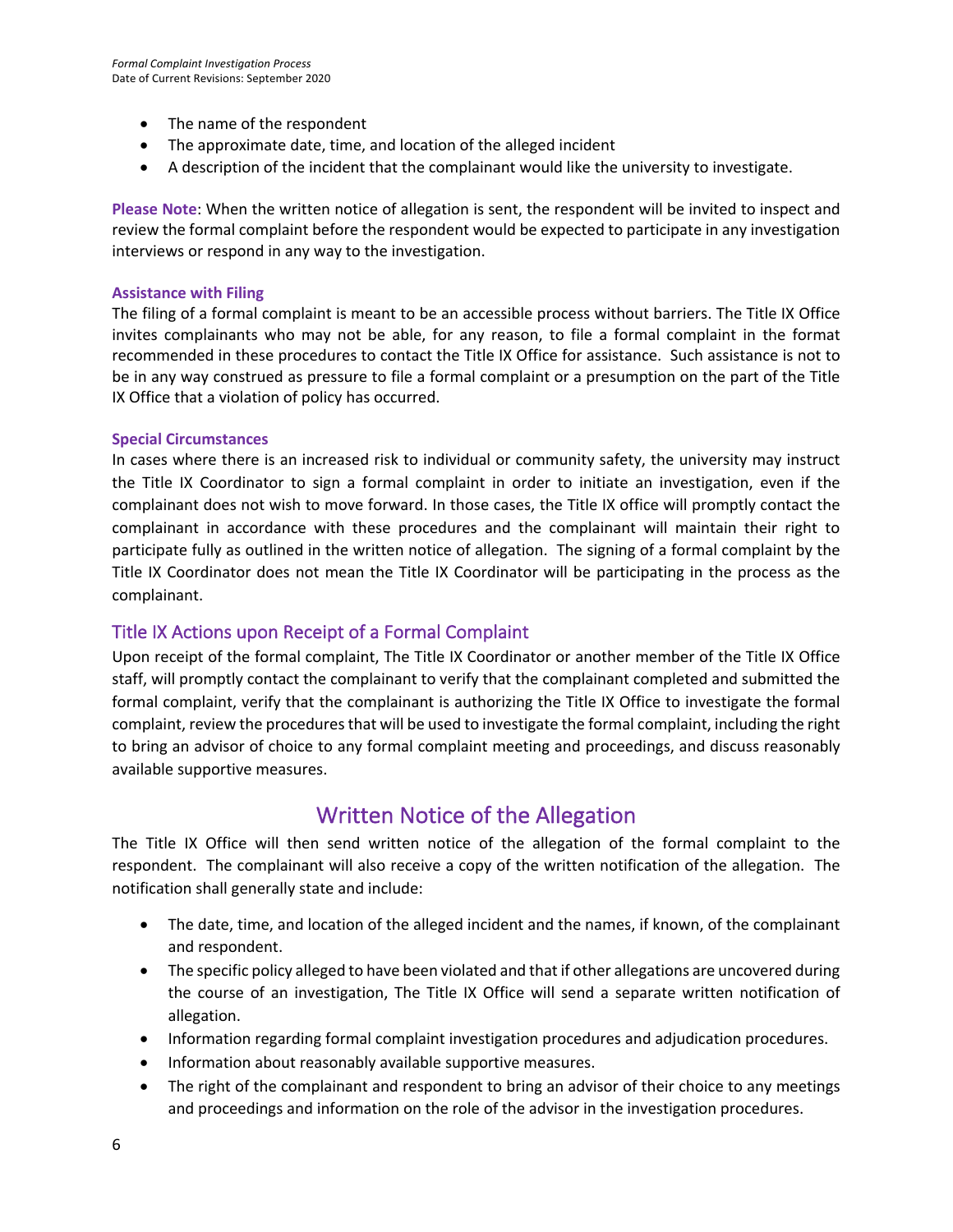- The presumption that no policy violation has occurred unless proven otherwise by a preponderance of the evidence in an adjudication process and that in conducting the investigation the Title IX Office serves fairly and impartially.
- The right of the respondent to inspect and review the formal complaint submitted by the complainant, before participating in an investigative interview or submitting a response.
- The equal opportunity of both parties to have sufficient time to prepare before participating in investigative interviews.
- The equal opportunity of both parties to submit relevant evidence and inspect and review evidence submitted.
- The name of the individual assigned to conduct the formal complaint investigation.
- The equal opportunity of the complainant and respondent to have 10 days upon receipt of the investigative report to submit a final response.
- The prohibition against retaliation for parties participating in procedures under Policy 1346 and 1340.
- That parties are instructed to preserve any potentially relevant evidence in any format.
- That the formal complaint investigation is the only opportunity prior to a hearing for the complainant and respondent to submit evidence and statements.
- That for any information from a party or witness to be considered in the hearing, the party or witness must participate in the hearing by submitting to cross examination.
- How to access information about options that may exist for adaptable resolution.
- How to schedule an appointment with the Title IX Office to ask questions regarding the procedures and discuss supportive measures.

The Title IX Office is required to make reasonable efforts to contact and discuss procedures and supportive measures with the respondent and to make the formal complaint document submitted by the complainant available to the respondent before the respondent is expected to participate in any investigation proceedings. However, the decision as to whether or not to participate, rests with the respondent.

# Formal Complaint Investigation

The assigned investigator will generally follow the procedures listed here and will attempt to make contact with the complainant, respondent, and witnesses for the purpose of interviewing them and collecting evidence for the Investigation. The complainant and respondent may have an advisor of their choice at any meetings under these proceedings. The complainant, respondent, and witnesses are invited to participate in investigation interviews and may bring with them to their interviews any information, including their own written statement, they would like to submit for the investigation with the understanding that the complainant, respondent, and their advisors will have full access to all materials collected by and submitted to the investigator for the formal complaint investigation. *The general timeframe for evidence collection and the drafting of the investigative report will be 20 business days.*

## Evidence Collection and Submission

The Title IX Office is responsible for gathering evidence for the investigation. The complainant and respondent are also welcome to submit any and all relevant evidence for the investigation prior to the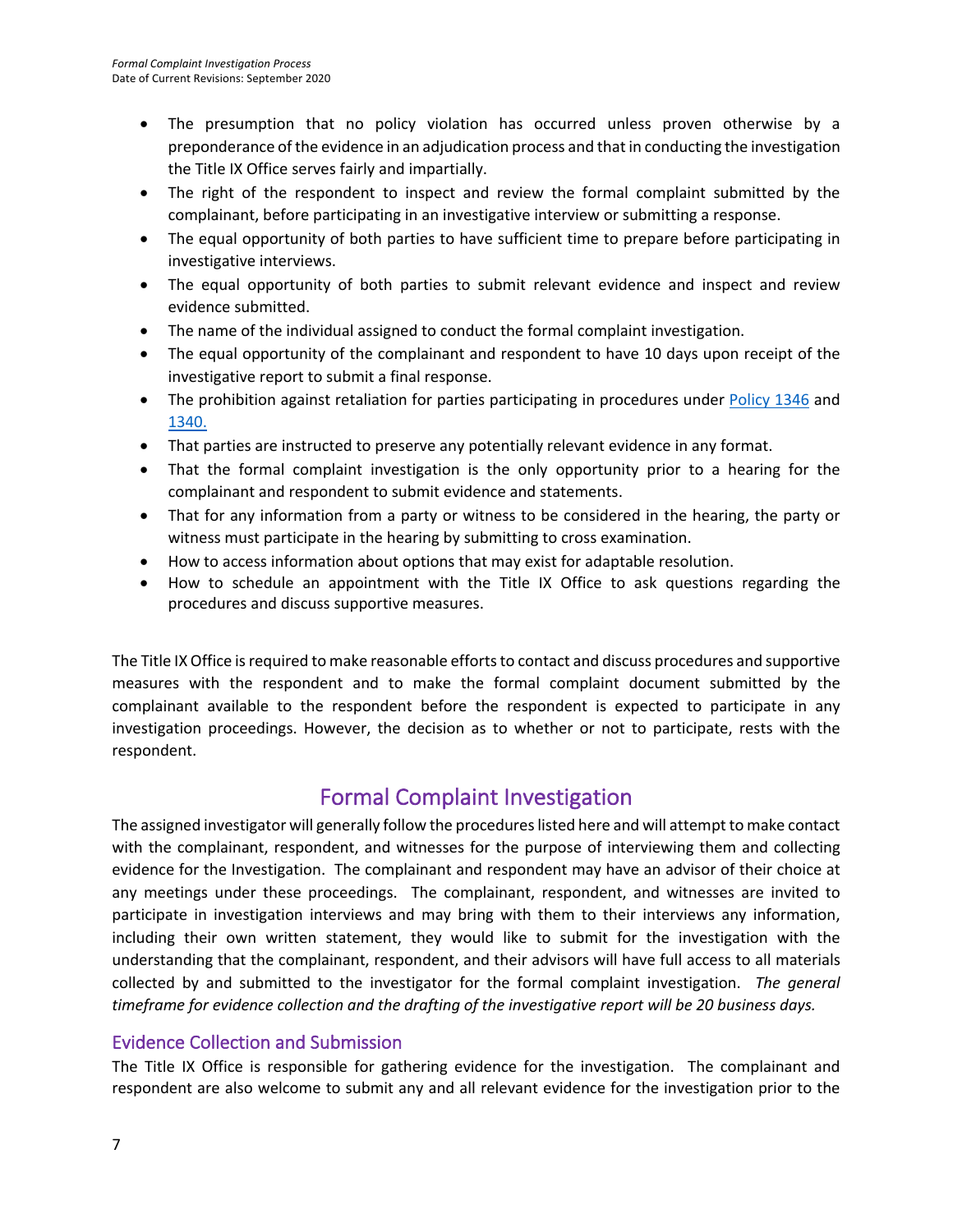drafting of the investigative report. Evidence submitted for the investigative report by any party will be made available to the complainant, respondent, and their advisors for inspection and review.

The Title IX Office does not have a mechanism for compelling individuals or agencies to share documents, video, and audio that may be relevant to the investigation of a formal complaint including but not limited to medical reports, educational records, correspondence (either electronic or mailed) that may have taken place between parties involved, surveillance video, police reports, personal text messages, phone records, other electronic communication, pictures, video, maps, room layouts, etc. If the university is unable to obtain such information, parties who wish to include any such information, may submit it directly to the investigator prior to the drafting of the investigative report.

The Title IX Office cannot access, accept, consider, disclose or otherwise use a party's records that are made or maintained by a physician, psychiatrist, psychologist, or other recognized professional or paraprofessional acting in the professional or paraprofessional's capacity, or assisting in that capacity, and which are made or maintained in connection with the provision of treatment to the party, unless the party voluntarily, provides written consent to the Title IX Office to include the information in the investigation.

The Title IX Office will exclude from the investigative report any information that pertains to the sexual predisposition of the complainant and respondent. The Title IX Office will also exclude from the investigative report any information about the complainant or respondent's prior sexual behavior unless such information is offered to prove that someone other than the respondent committed the conduct alleged by the complainant, or if it concerns specific incidents of the complainant's prior sexual behavior with respect to the respondent and is offered to prove consent.

## Role of the Advisor of Choice

The role of the advisor of choice is to serve as a support person to the party they are serving as advisor for. The advisor of choice may speak directly with the party they are providing support for and may ask clarifying questions about policy and procedure of the Title IX Office and the investigator. However, an advisor of choice may not speak for the party they are supporting during the investigation of the formal complaint. The complainant and respondent may need to provide written permission for their respective advisor of choice to directly receive the investigative report.

## **Witnesses**

For the purpose of these procedures, a witness is an individual who has information about the alleged incident(s) that is (are) the focus of the formal complaint investigation.

Generally, the investigator will identify witnesses to contact for the investigation of the formal complaint. The complainant and respondent may also identify witnesses.

The complainant and respondent may also elect to submit statements they have gathered independently from witnesses for the investigation. Though, any such statements will be accepted for the investigation, the investigator will still attempt to make contact with the witness for the purpose of conducting an interview.

While the investigator will make reasonable attempts to reach out to all potential witnesses, there is no mechanism for Title IX Office to compel witnesses to be interviewed.